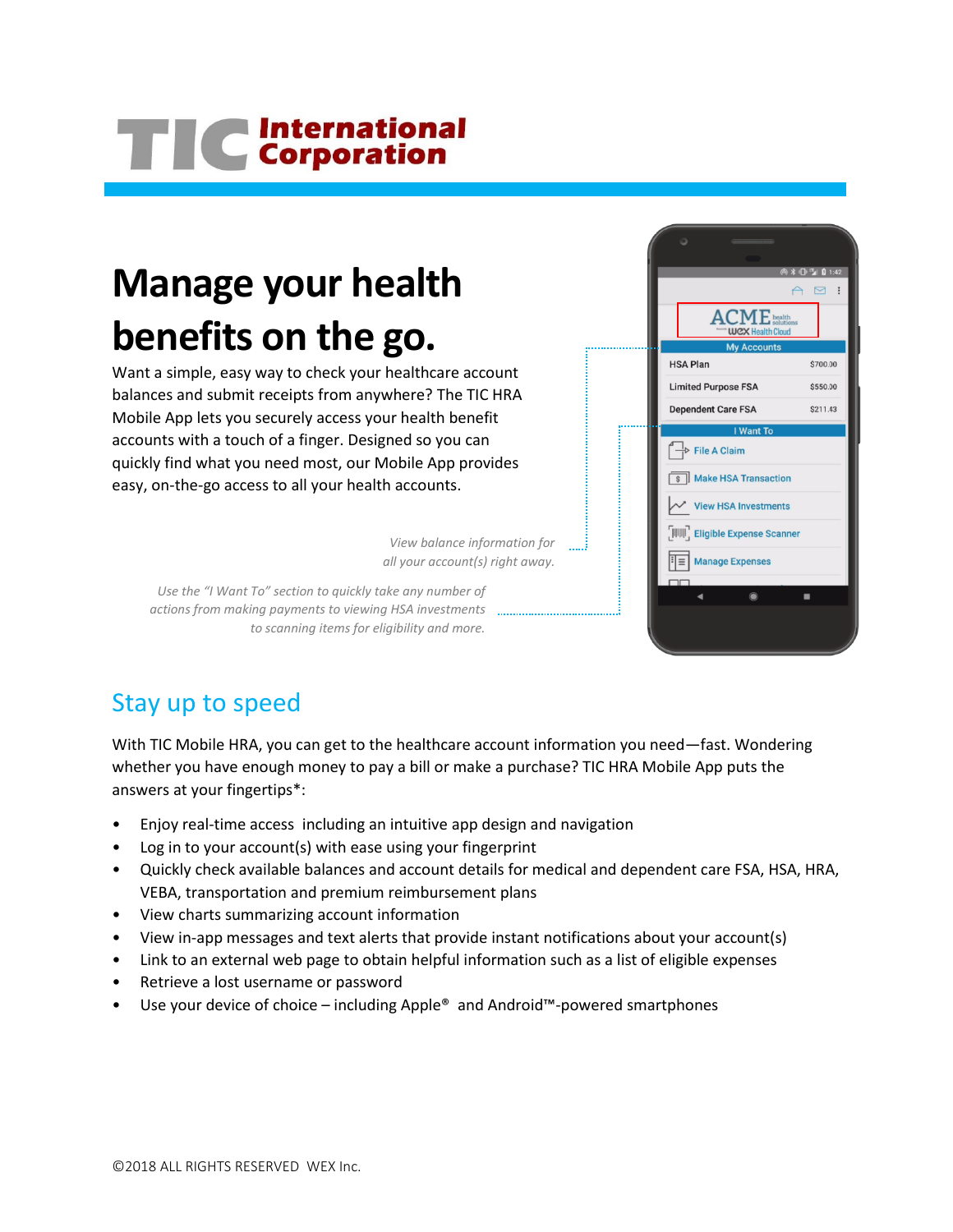## Tap to take action

Our easy-to-use app helps you quickly find what you need to make a payment, capture a receipt or take any number of actions – whether you're on the couch or waiting in line. With TIC HRA Mobile App, you can get it done fast and enjoy the rest of your day\*.

- Submit claims for medical and dependent care FSA, HRA, VEBA, transportation, tuition and premium reimbursement plans
- Snap a photo of a receipt and submit with a new or existing claim, or store in your camera roll for claim filing
- Make an HSA distribution or contribution and view HSA investment details
- Use the Eligible Expense Scanner to scan items to determine if they're qualified medical expenses before you get to the checkout lane
- Access your account funds to pay yourself or someone else such as doctor
- Add and store information on new payees
- Enter and view expense information and receipts
- Report a debit card as lost or stolen

# **Imagine what you could do with TIC HRA Mobile App**

#### Check Balances

Wondering whether you can pay for an elective procedure or a mounting bill? Do a quick account check to see your current balance. No need to wait for an answer – it's right at your fingertips.

#### Scan Expenses

How can you easily determine which products can be paid for using your account funds? With TIC HRA Mobile App, you can simply scan a product bar code to help determine eligibility as a qualified medical expense. That's peace of mind with a touch of a button.



*With a quick barcode scan, you'll know in an instant whether an item qualifies as an eligible expense*